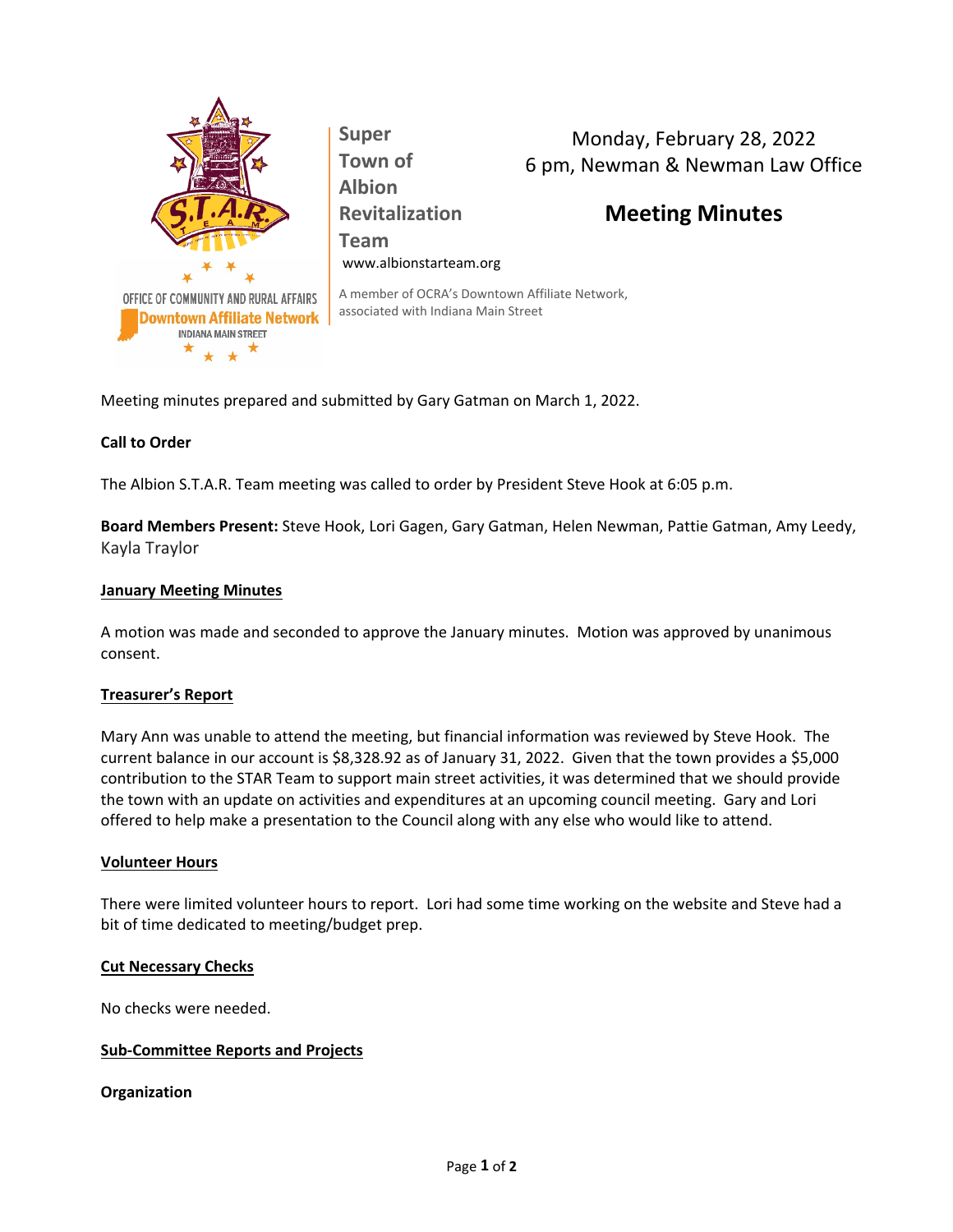- **IMS Annual Reporting:** Steve noted that the required reports were submitted and that the STAR Team is fully compliant with Indiana Main Street reporting requirements.
- **501(c)(3) Update:** There was considerable discussion about the 501(c)(3) status of the organization. Currently, the STAR Team is operating under the Courthouse Preservation Society 501(c)(3) although a DBA (doing business as) has been submitted for the "STAR Team." There is still work to be done to make sure everything is legal. After considerable discussion, it was determined that a resolution would be drafted through which current board members of the Courthouse Preservation Society would vacate their seats and current STAR Team board members would be appointed to fill these seats. This would mean that the STAR team would operate under current Courthouse Preservation Society bylaws and would be in a position to identify officers. Following this, the STAR Team would be responsible for all assets of the organization and could update and simplify the organizational bylaws.
- **2022 Budget and Work Plan**: The 2022 budget was also reviewed and approved with a motion, second and unanimous vote. Projected income for 2022 is \$21,547.62 while projected expenses are \$14,650. Several improvement projects are planned for 2022 which include the pocket park, gazebo improvements, the repair of Mr. Noble and flowers/fountain management. There is also a small amount of the budget dedicated to mural repair in 2022 for the mural on the side of the Black's building. Budget and expense numbers for the pocket park were also discussed and may require adjustment as the project moves forward. There is a need to get this project completed before June since the Rotary contribution must be expended before the end of June. And finally, significant discussion occurred on planned gazebo repairs which include new handrails, lattice work, lights, spindles, brick repairs and roof maintenance.

## **Promotion: (Mary Ann-Chair)**

- **Event Planning:** The event schedule for 2022 was reviewed and discussed at length. Highlights of the discussion include:
	- o A new downtown Farmer's Market was discussed which could begin in May. Mondays from 9-2 were discussed as a possible schedule for the market, although it could start later if traffic doesn't support a 9AM start time. A conversation with Augusta Hills is needed regarding any plans they have for a Farmer's Market in 2022. A small annual fee of \$40/vendor was discussed (paid once for the full season). Several vendor recruitment strategies were discussed as was the possibility of having food trucks at some of the Farmer's markets. More conversation on this is planned for the next STAR Team meeting. Kayla Traylor will be leading the farmer's market effort this summer.
	- o Events surrounding the Chain 'O Lakes Festival were also discussed. On the Friday before the festival begins, if the car show is going to occur in 2022, it was discussed that the STAR Team could sponsor a corn hole tournament (in partnership with Hidden Ego) and life-sized adult games. Lori will reach out to Doug Ebey at Hidden Ego to discuss this partnership. The possibility of having alcohol at this event was also discussed; however, there is no interest in making this an issue with the Town of Albion so other options will be explored. On Wednesday, June 8, the STAR Team will hold its annual kiddie games event to engage the town and help kick off the festival.
	- o Albionopoly, Fall Celebration, and the Scare on the Square were also discussed. There was discussion about the need to have additional activities planned for the day of Albionopoly to draw people to the downtown. A movie on the lawn, a special farmer's market and food trucks were discussed as options for Albionopoly (as well as other upcoming events).
	- $\circ$  The next meeting of the STAR Team will be dedicated to the planning of three upcoming events: (1) a weekly farmer's market, (2) the car show and events associated with Chain 'O Lakes Festival, and (3) Albionopoly. These three events will happen in the spring/early